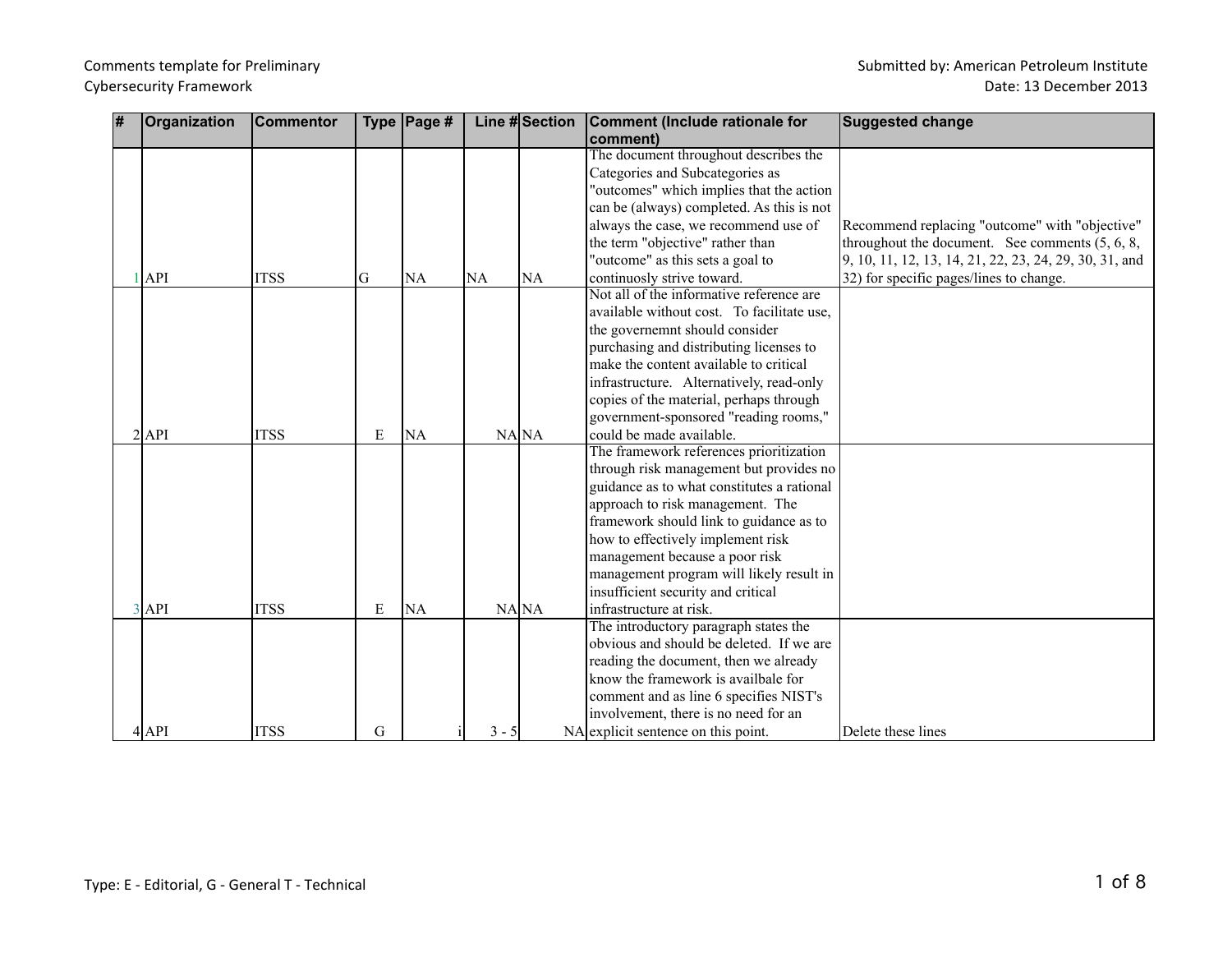| $5$ $API$ | <b>ITSS</b> | G |   | 224 |     | The Framework describes the Categories<br>and Subcategories as "outcomes"we<br>would like the description to state that<br>these are "objectives" since we cannot<br>expect that each element can be achieved<br>$2.1$ all of the time as "outcome" implies.                                                                                                                                                                                                                                                                                                                                                                                                              | <b>Categories</b> are the subdivisions of a Function into<br>groups of cybersecurity objectives.                                                                                                                                                                                                     |
|-----------|-------------|---|---|-----|-----|---------------------------------------------------------------------------------------------------------------------------------------------------------------------------------------------------------------------------------------------------------------------------------------------------------------------------------------------------------------------------------------------------------------------------------------------------------------------------------------------------------------------------------------------------------------------------------------------------------------------------------------------------------------------------|------------------------------------------------------------------------------------------------------------------------------------------------------------------------------------------------------------------------------------------------------------------------------------------------------|
| $6$ API   | <b>ITSS</b> | G | 5 | 227 |     | The Framework describes the Categories<br>and Subcategories as "outcomes"we<br>would like the description to state that<br>these are "objectives" since we cannot<br>expect that each element can be achieved<br>$2.1$ all of the time as "outcome" implies.                                                                                                                                                                                                                                                                                                                                                                                                              | Subcategories further subdivide a Category into<br>high-level objectives.                                                                                                                                                                                                                            |
| $7$ $API$ | <b>ITSS</b> | G |   | 238 | 2.1 | The framework says "The Informative"<br>References presented in the Framework<br>Core are not exhaustive but are example<br>sets, and organizations are free to<br>implement other standards, guidelines,<br>and practices." However, the Framework<br>Core is not designed to allow<br>practitioners to easily do this. The<br>Framework Core should be updated with<br>additional columns to (1) allow<br>companies to document the standards,<br>guidelines and practices they (will)<br>implement to meet the objectives for each<br>Category/Sub-Category and (2) allow<br>companies to document any gaps they<br>identify and prioritize which to address<br>first. | Company Adopted Practices are standards,<br>guidelines, practices, and controls selected by the<br>company to address the specific activity.<br>Gaps are differences between company adopted<br>practicies and implementation<br>Prioritzation is a ranking indicating which gaps to<br>close first. |
| $8$ $API$ | <b>ITSS</b> | G | 6 | 245 |     | The Framework describes the Categories<br>and Subcategories as "outcomes"we<br>would like the description to state that<br>these are "objectives" since we cannot<br>$2.1$ all of the time as "outcome" implies.                                                                                                                                                                                                                                                                                                                                                                                                                                                          | expect that each element can be achieved The Identify Function includes the following<br>categories of objectives:                                                                                                                                                                                   |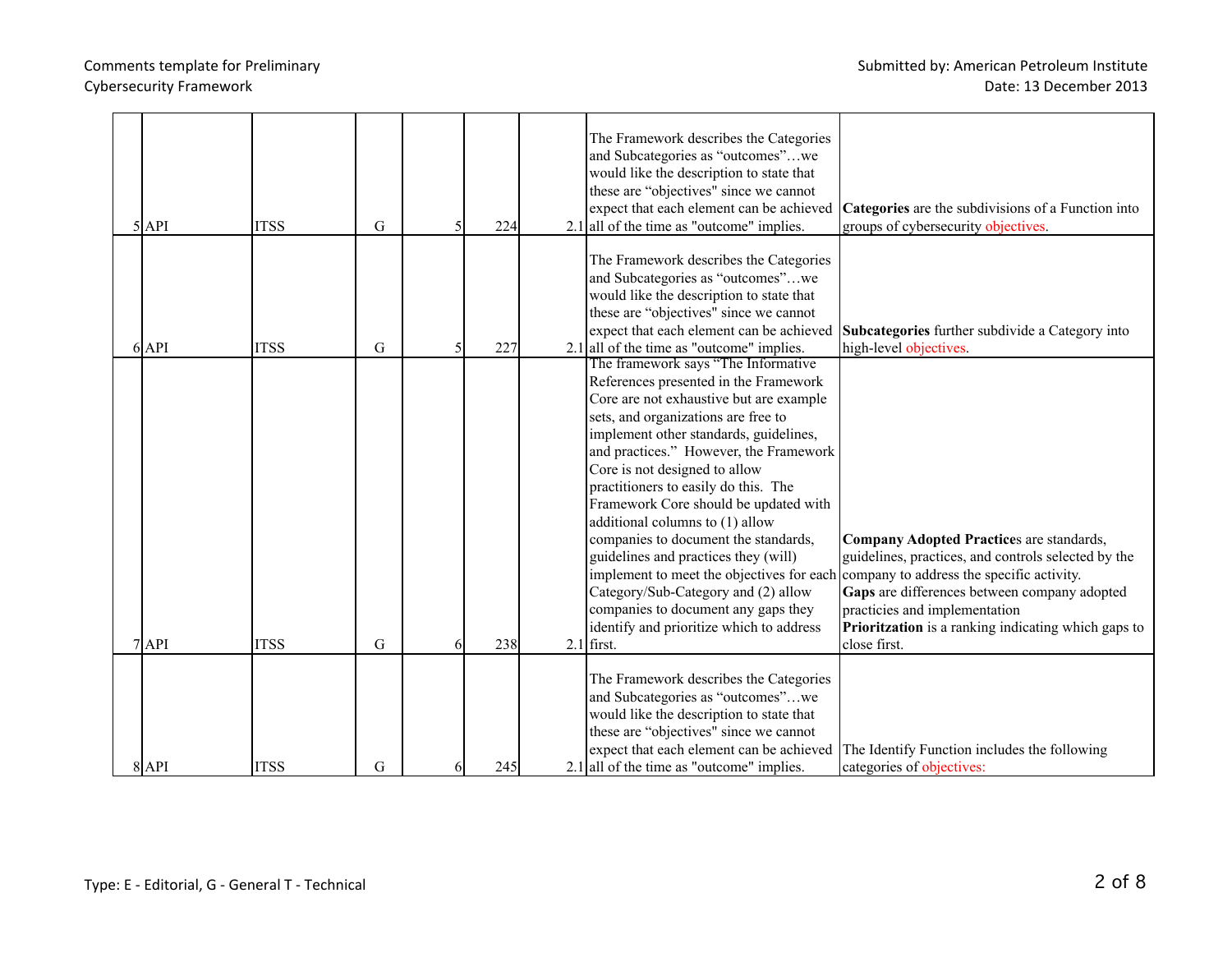|  |            |             |   |     | The Framework describes the Categories                                                 |                                                 |
|--|------------|-------------|---|-----|----------------------------------------------------------------------------------------|-------------------------------------------------|
|  |            |             |   |     | and Subcategories as "outcomes"we                                                      |                                                 |
|  |            |             |   |     | would like the description to state that                                               |                                                 |
|  |            |             |   |     | these are "objectives" since we cannot                                                 |                                                 |
|  | $9$ $API$  | <b>ITSS</b> | G | 255 | expect that each element can be achieved<br>$2.1$ all of the time as "outcome" implies | The Protect Function includes the following     |
|  |            |             |   |     |                                                                                        | categories of objectives:                       |
|  |            |             |   |     | The Framework describes the Categories                                                 |                                                 |
|  |            |             |   |     | and Subcategories as "outcomes"we                                                      |                                                 |
|  |            |             |   |     | would like the description to state that                                               |                                                 |
|  |            |             |   |     | these are "objectives" since we cannot                                                 |                                                 |
|  |            |             |   |     | expect that each element can be achieved                                               | The Detect Function includes the following      |
|  | $10$ API   | <b>ITSS</b> | G | 261 | $2.1$ all of the time as "outcome" implies.                                            | categories of objectives:                       |
|  |            |             |   |     |                                                                                        |                                                 |
|  |            |             |   |     | The Framework describes the Categories                                                 |                                                 |
|  |            |             |   |     | and Subcategories as "outcomes"we                                                      |                                                 |
|  |            |             |   |     | would like the description to state that                                               |                                                 |
|  |            |             |   |     | these are "objectives" since we cannot                                                 |                                                 |
|  |            |             |   |     | expect that each element can be achieved                                               | The Respond Function includes the following     |
|  | $11$ $API$ | <b>ITSS</b> | G | 268 | $2.1$ all of the time as "outcome" implies                                             | categories of objectives:                       |
|  |            |             |   |     |                                                                                        |                                                 |
|  |            |             |   |     | The Framework describes the Categories                                                 |                                                 |
|  |            |             |   |     | and Subcategories as "outcomes"we                                                      |                                                 |
|  |            |             |   |     | would like the description to state that                                               |                                                 |
|  |            |             |   |     | these are "objectives" since we cannot                                                 |                                                 |
|  |            |             |   |     | expect that each element can be achieved                                               | The Recover Function includes the following     |
|  | $12$ API   | <b>ITSS</b> | G | 276 | $2.1$ all of the time as "outcome" implies.                                            | categories of objectives:                       |
|  |            |             |   |     | The Framework describes the Categories                                                 |                                                 |
|  |            |             |   |     | and Subcategories as "outcomes"we                                                      |                                                 |
|  |            |             |   |     | would like the description to state that                                               |                                                 |
|  |            |             |   |     | these are "objectives" since we cannot                                                 |                                                 |
|  |            |             |   |     | expect that each element can be achieved                                               | The Current Profile indicates the cybersecurity |
|  | $13$ $API$ | <b>ITSS</b> | G | 288 | $2.1$ all of the time as "outcome" implies                                             | objectives that are currently being achieved.   |
|  |            |             |   |     |                                                                                        |                                                 |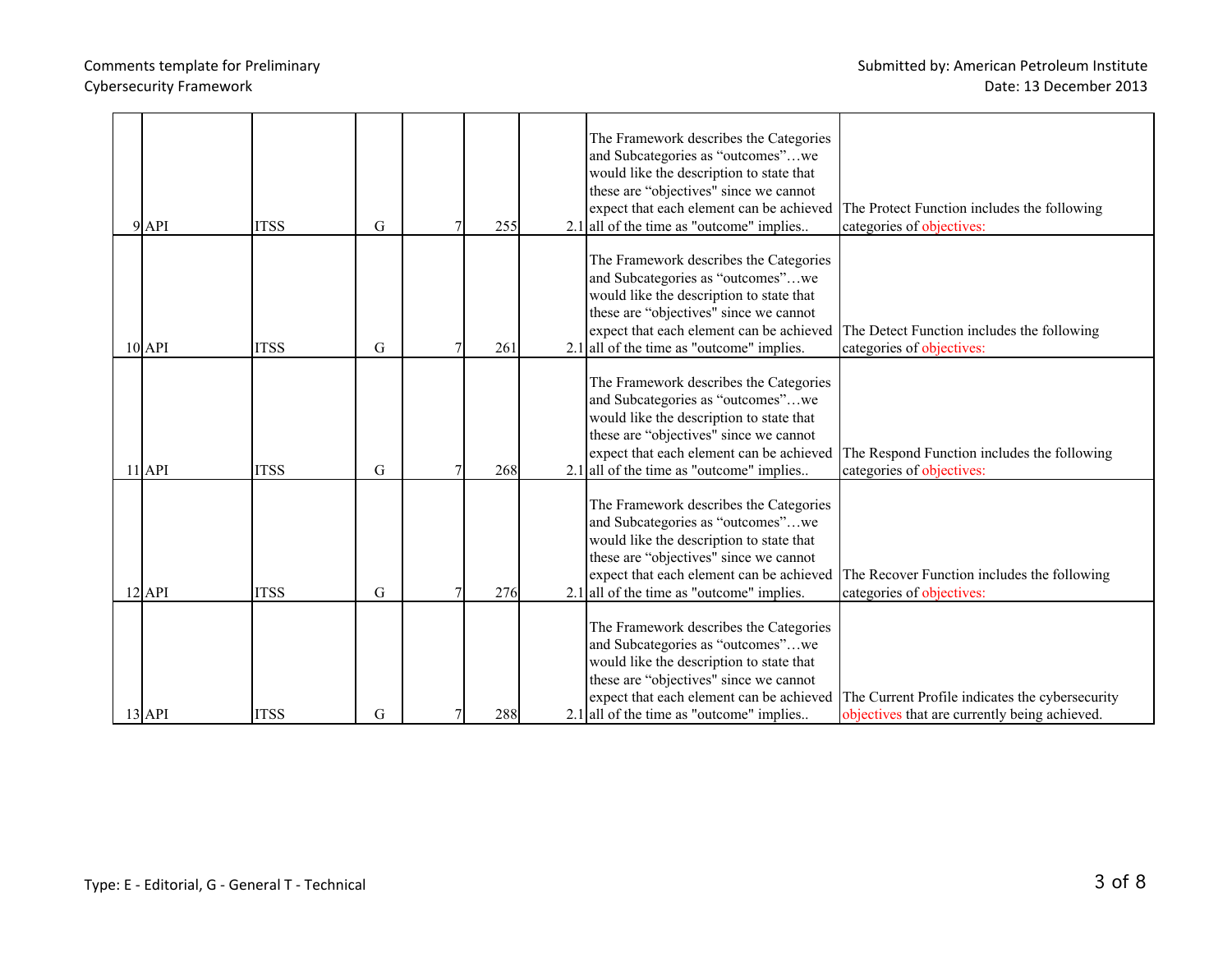# Comments template for Preliminary **Submitted by:** American Petroleum Institute Cybersecurity Framework **Date: 13 December 2013**

|  |            |             |   |     | The Framework describes the Categories<br>and Subcategories as "outcomes"we<br>would like the description to state that<br>these are "objectives" since we cannot | The Target Profile indicates the objectives needed   |
|--|------------|-------------|---|-----|-------------------------------------------------------------------------------------------------------------------------------------------------------------------|------------------------------------------------------|
|  | $14$ $API$ | <b>ITSS</b> | G | 289 | expect that each element can be achieved<br>$2.1$ all of the time as "outcome" implies.                                                                           | to achieve the desired cybersecurity risk            |
|  |            |             |   |     | The Framework identifies "gaps" as                                                                                                                                | management goals.                                    |
|  |            |             |   |     | being differences between a company's                                                                                                                             |                                                      |
|  |            |             |   |     | "Current Profile" and its "Target Profile".                                                                                                                       |                                                      |
|  |            |             |   |     | Gaps should be seen as the difference                                                                                                                             | Identifying the gaps between controls adopted and    |
|  |            |             |   |     | between the controls adopted by a                                                                                                                                 | those implemented allows the creation of a           |
|  |            |             |   |     | company and the controls actually                                                                                                                                 | prirotized roadmap that organizations will           |
|  | $15$ $API$ | <b>ITSS</b> | G | 294 | $2.2$ implemented.                                                                                                                                                | implement to reduce cybersecurity risk.              |
|  |            |             |   |     | The Framework describes a set of                                                                                                                                  |                                                      |
|  |            |             |   |     | 'Implementation Tiers'' in general terms,                                                                                                                         |                                                      |
|  |            |             |   |     | but fails to define how an organization                                                                                                                           |                                                      |
|  |            |             |   |     | would actually determine within which<br>tier it is for each of the five "Functions".                                                                             |                                                      |
|  |            |             |   |     |                                                                                                                                                                   |                                                      |
|  |            |             |   |     | This is not of much importance if the<br>framework is intended only for internal                                                                                  |                                                      |
|  |            |             |   |     | use within a company but without a                                                                                                                                |                                                      |
|  |            |             |   |     | common (understood) "scoring" structure,                                                                                                                          |                                                      |
|  |            |             |   |     | there will be great variability as to how                                                                                                                         |                                                      |
|  |            |             |   |     | companies score themselves and no                                                                                                                                 | Consider documenting the minimum.                    |
|  |            |             |   |     | ability to effectively compare profiles                                                                                                                           | Categories/Subcategories that must be met for each   |
|  |            |             |   |     | among companies. A sector approach                                                                                                                                | implementation Tier or at least rank the             |
|  |            |             |   |     | (where the sector defines tier                                                                                                                                    | Categories/Subcategories by importance.              |
|  |            |             |   |     | measurement criteria) would allow valid                                                                                                                           | Alternatively, sectors may recommend ranking of      |
|  |            |             |   |     | comparisons within the sector but may                                                                                                                             | the categories/subcategories that are implemented to |
|  | $16$ API   | <b>ITSS</b> | G | 321 | 2.4 not allow for cross-sector comparisons.                                                                                                                       | reach specific tiers for their sectors.              |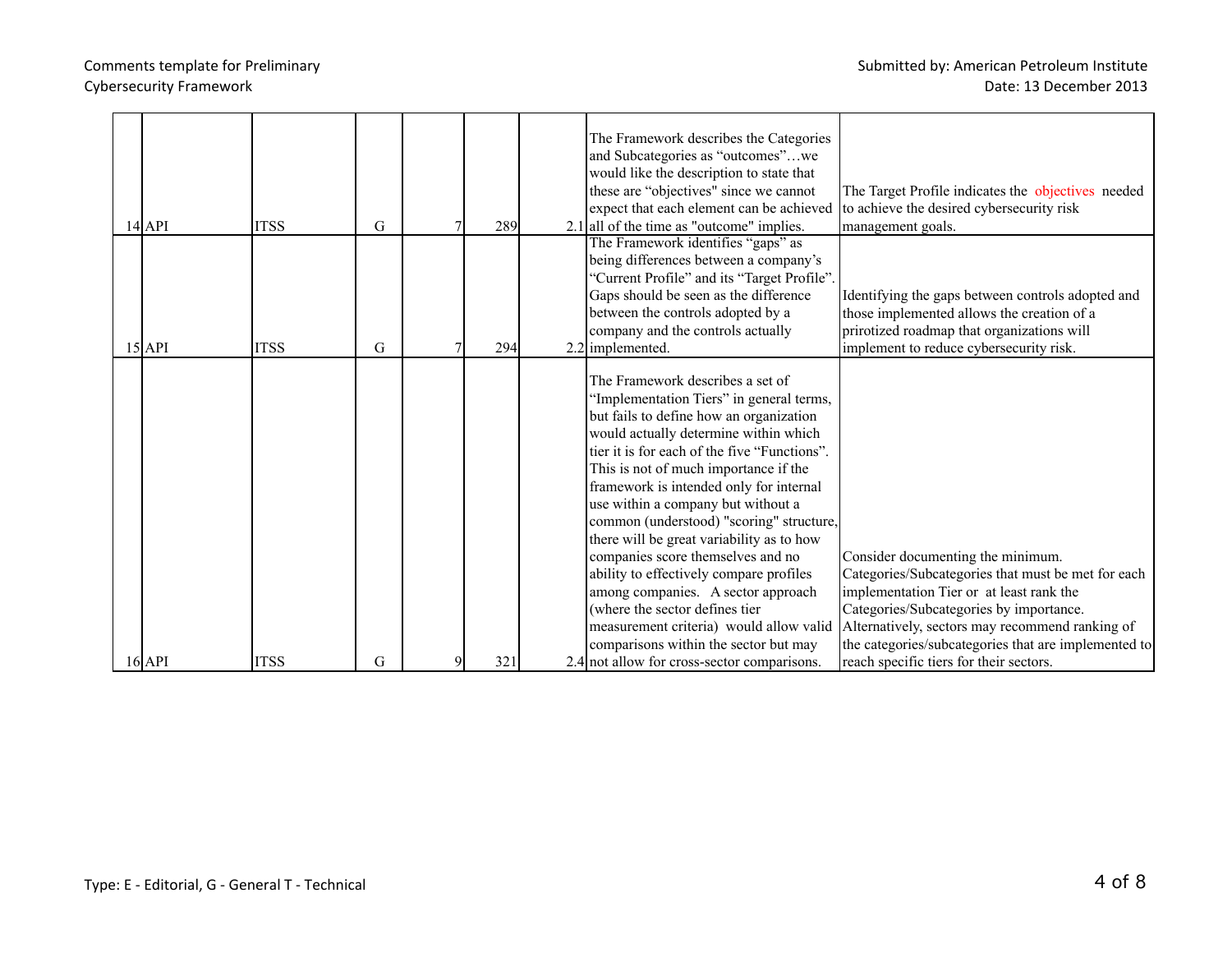|          | $17$ $API$          | <b>ITSS</b> | G |          | 321        | The Framework lacks an ability to<br>calcuate an single overall implementation<br>tier score. Most benchmark/maturity<br>models provide an ability to calculate a<br>single score representaing the company's<br>overall security posture. This number is<br>generally what would be used to<br>communciate the results of the<br>survey/assessment rather than listing the<br>scores within each area or domain. (This<br>is similar in concept to the use of "grade"<br>point average" to reflect the posture of a<br>student rather than listing his/her grades<br>in each subject.) The Framework does<br>not document how a company could<br>calculate such an overall Implementation<br>2.4 Tier ranking.<br>Starting with "Tier 1" is a positive as it<br>shows that an entity has done something | Consider specifying a means for calculating a<br>summary tier level, like a numeric average of the<br>Tier for the five Functions. |
|----------|---------------------|-------------|---|----------|------------|----------------------------------------------------------------------------------------------------------------------------------------------------------------------------------------------------------------------------------------------------------------------------------------------------------------------------------------------------------------------------------------------------------------------------------------------------------------------------------------------------------------------------------------------------------------------------------------------------------------------------------------------------------------------------------------------------------------------------------------------------------------------------------------------------------|------------------------------------------------------------------------------------------------------------------------------------|
|          |                     |             |   |          |            | even if minimally. The implicit "Tier 0"                                                                                                                                                                                                                                                                                                                                                                                                                                                                                                                                                                                                                                                                                                                                                                 |                                                                                                                                    |
|          |                     | <b>ITSS</b> |   |          |            | then is reserved for those with no security                                                                                                                                                                                                                                                                                                                                                                                                                                                                                                                                                                                                                                                                                                                                                              |                                                                                                                                    |
| $18$ API |                     |             | G |          | 332        | 2.4 activities.<br>The tiers are delineated by implementing                                                                                                                                                                                                                                                                                                                                                                                                                                                                                                                                                                                                                                                                                                                                              |                                                                                                                                    |
|          |                     |             |   |          |            | different activities within areas of risk                                                                                                                                                                                                                                                                                                                                                                                                                                                                                                                                                                                                                                                                                                                                                                |                                                                                                                                    |
|          |                     |             |   |          |            | management processes, integrated                                                                                                                                                                                                                                                                                                                                                                                                                                                                                                                                                                                                                                                                                                                                                                         |                                                                                                                                    |
|          |                     |             |   |          |            | program, and external participation.                                                                                                                                                                                                                                                                                                                                                                                                                                                                                                                                                                                                                                                                                                                                                                     |                                                                                                                                    |
|          |                     |             |   |          |            | Written as text, it is difficult for the                                                                                                                                                                                                                                                                                                                                                                                                                                                                                                                                                                                                                                                                                                                                                                 |                                                                                                                                    |
|          |                     |             |   |          |            | reader to discern the differences between                                                                                                                                                                                                                                                                                                                                                                                                                                                                                                                                                                                                                                                                                                                                                                |                                                                                                                                    |
|          |                     |             |   |          |            | tier activities within a category; that is, it                                                                                                                                                                                                                                                                                                                                                                                                                                                                                                                                                                                                                                                                                                                                                           | Consider placing these definitions into a table so                                                                                 |
|          |                     |             |   |          |            | is difficult to see what the differences are                                                                                                                                                                                                                                                                                                                                                                                                                                                                                                                                                                                                                                                                                                                                                             | one can easily see / review the differences between                                                                                |
|          |                     |             |   |          | 332        | between risk management processes at                                                                                                                                                                                                                                                                                                                                                                                                                                                                                                                                                                                                                                                                                                                                                                     | risk management processes, integrated program, and                                                                                 |
|          | $19$ <sup>API</sup> | <b>ITSS</b> | T | $9 - 11$ | 385        | $2.4$ Tier 1, Tier 2, and Tier 3.<br>There is not much differentiation between                                                                                                                                                                                                                                                                                                                                                                                                                                                                                                                                                                                                                                                                                                                           | external participation at the different tier levels.<br>Replace the Tier 1 description (lines 345-346) with                        |
|          |                     |             |   |          |            | the Tier 1 and Tier 2 descriptions of                                                                                                                                                                                                                                                                                                                                                                                                                                                                                                                                                                                                                                                                                                                                                                    | "The organization is uninformed of relevant                                                                                        |
|          | $20$ API            | <b>ITSS</b> | T |          | 10 345-346 | 2.4 "External Participation"                                                                                                                                                                                                                                                                                                                                                                                                                                                                                                                                                                                                                                                                                                                                                                             | industry channels for external collaboration."                                                                                     |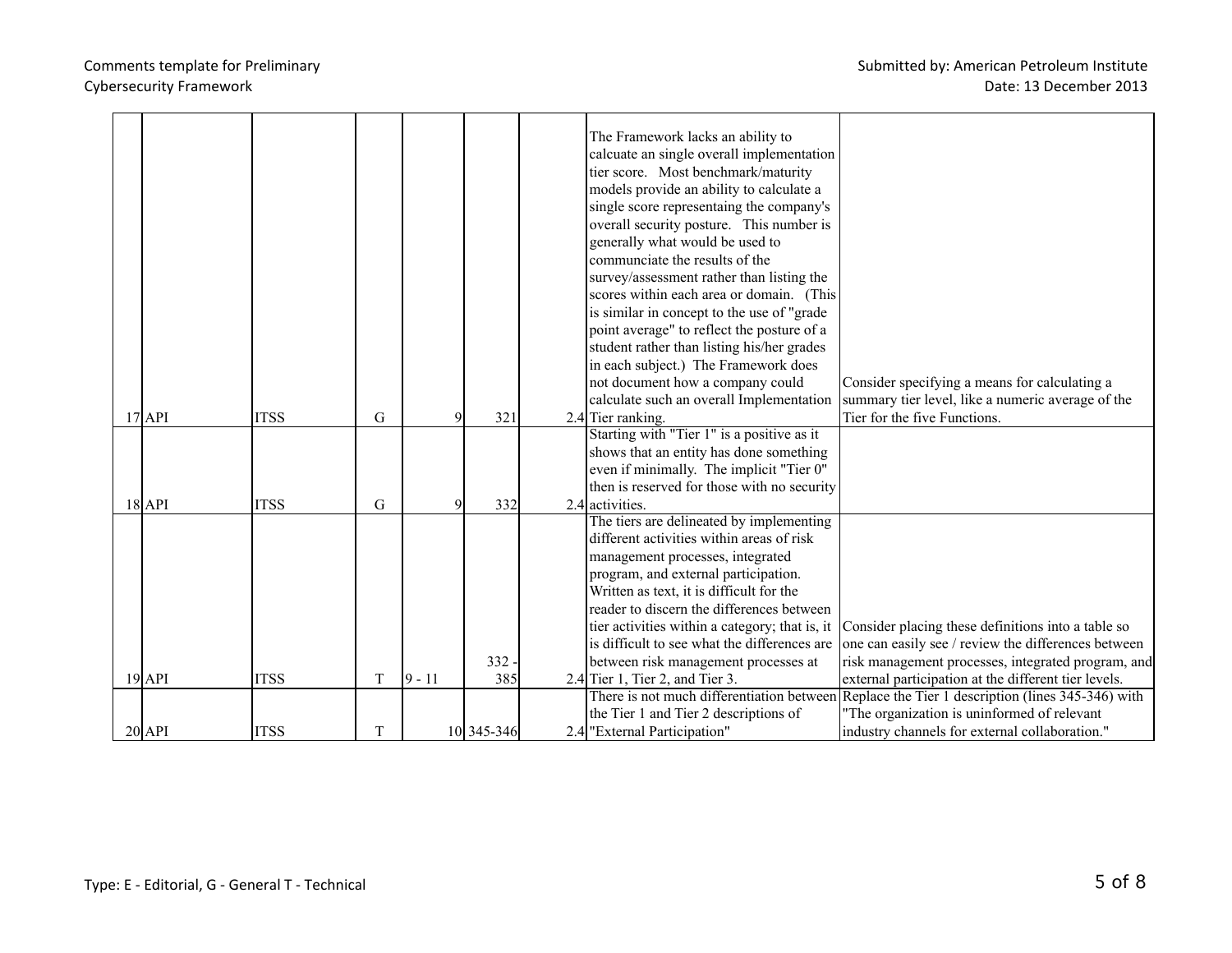|  | $21$ API   | <b>ITSS</b> | G | 11        | 401        |                    | The Framework describes the Categories<br>and Subcategories as "outcomes"we<br>would like the description to state that<br>these are "objectives" since we cannot<br>expect that each element can be achieved<br>$3.1$ all of the time as "outcome" implies. | Organizations should have at least basic capabilities<br>implemented in each of these areas, and can begin<br>to review what particular categories and<br>subcategories they currently use to help achieve<br>those objectives.                                                 |
|--|------------|-------------|---|-----------|------------|--------------------|--------------------------------------------------------------------------------------------------------------------------------------------------------------------------------------------------------------------------------------------------------------|---------------------------------------------------------------------------------------------------------------------------------------------------------------------------------------------------------------------------------------------------------------------------------|
|  | $22$ API   | <b>ITSS</b> | G | 11        | 416        |                    | The Framework describes the Categories<br>and Subcategories as "outcomes"we<br>would like the description to state that<br>these are "objectives" since we cannot<br>expect that each element can be achieved<br>$3.2$ all of the time as "outcome" implies. | the organization develops a Current Profile that<br>reflects its understanding of its current<br>cybersecurity objectives based on its<br>implementation of the Identify Function.                                                                                              |
|  | $23$ API   | <b>ITSS</b> | G | 12        | 424        |                    | The Framework describes the Categories<br>and Subcategories as "outcomes"we<br>would like the description to state that<br>these are "objectives" since we cannot<br>expect that each element can be achieved<br>$3.2$ all of the time as "outcome" implies. | The organization creates a Target Profile that<br>focuses on the assessment of the Framework<br>Elements (e.g. Categories, Subcategories)<br>describeing the organization's desired cybersecurity<br>objectives.                                                                |
|  | $24$ $API$ | <b>ITSS</b> | G | 12        | 428        |                    | The Framework describes the Categories<br>and Subcategories as "outcomes"we<br>would like the description to state that<br>these are "objectives" since we cannot<br>expect that each element can be achieved<br>$3.2$ all of the time as "outcome" implies. | The organization creates a prioritized action plans<br>that draws upon mission drivers, a cost/benefit<br>analysis, and understanding of risk to achieve the<br>objectives in the Target Profile.                                                                               |
|  | $25$ API   | <b>ITSS</b> | T | 12        | 451<br>456 |                    | Besides creating new informative<br>references, organizations can map their<br>$3.2$ own existing ones into the framework.                                                                                                                                   | Alternatively, an organization may have internal<br>standards or processes which could be mapped into<br>the framework as informative references.                                                                                                                               |
|  | $26$ API   | <b>ITSS</b> | T | 12        |            | new<br>456 section | The Framework needs to define<br>"adoption". Recommend adding a new<br>section to explain what constitutes<br>"adoption".                                                                                                                                    | 3.5 Adopting the Framework: Adoption of the<br>framework means that one has identified those<br>practices it plans to implement to meet the<br>Framework's objectives and conducted a gap<br>analysis to identify which have been implemented<br>and which need to be improved. |
|  | $27$ API   | <b>ITSS</b> | G | $28 - 35$ | 485        | 492 App. B         | Privacy and civil liberities additions<br>(Appendix B) should be integrated into<br>the core framework                                                                                                                                                       | Change "Methodology" to "Sub-category" and<br>merge privacy/civil liberties elements into core<br>framework                                                                                                                                                                     |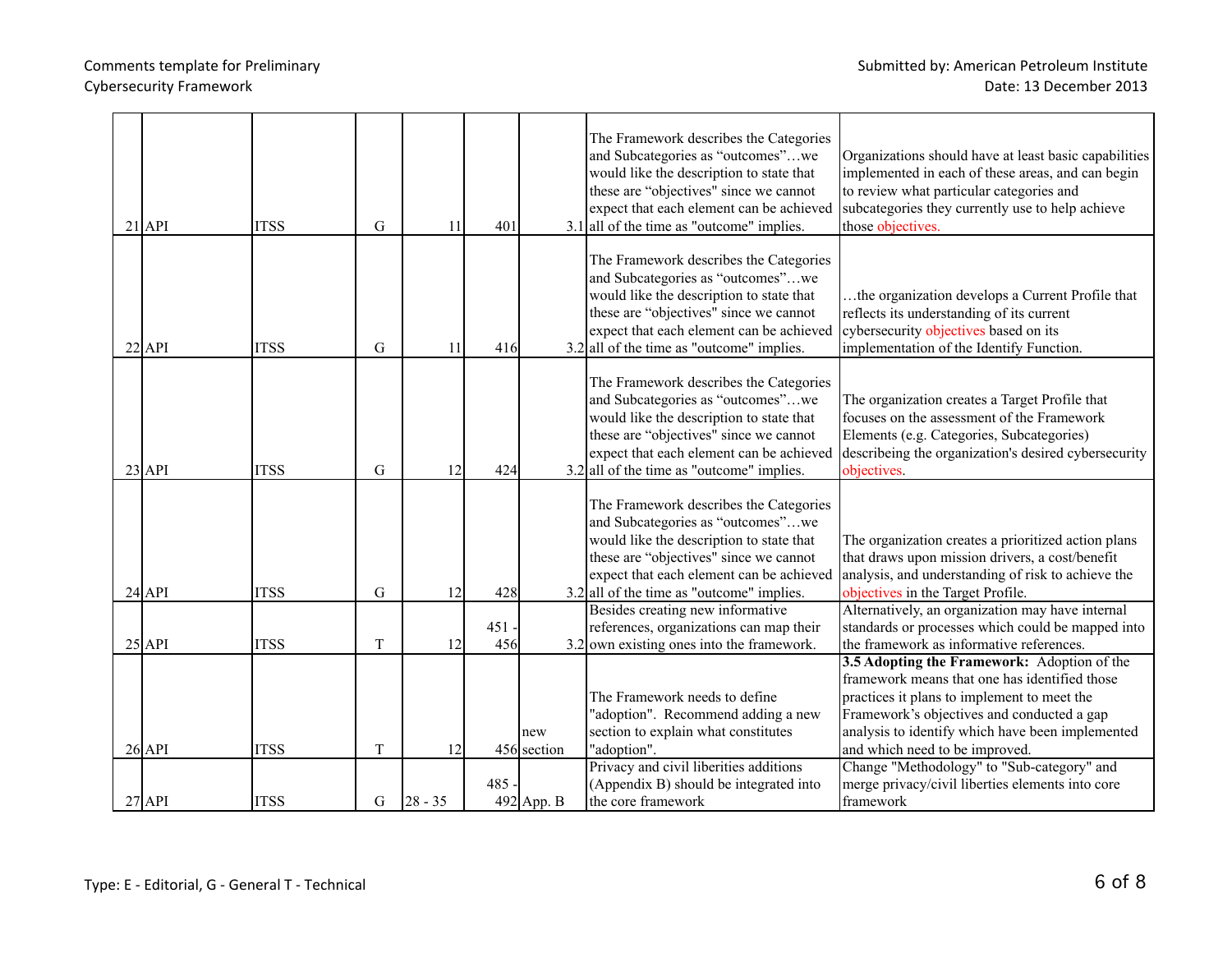|    |            |             |           |    |              | The verb "implicate" generally means                                              |                                                                                                          |
|----|------------|-------------|-----------|----|--------------|-----------------------------------------------------------------------------------|----------------------------------------------------------------------------------------------------------|
|    |            |             |           |    |              | that the subject is connected to something                                        | Identify Governance - ii) Any cybersecurity                                                              |
|    |            |             |           |    |              | else, usually in a criminal sense.<br>Cybersecurity measures are not              | measures that may induce activities, for example,<br>interception of electronic communications under the |
|    |            |             |           |    |              | "criminal" so the verb would seem to be                                           | Electronic Communications Privacy Act, or other                                                          |
| 28 |            | <b>ITSS</b> | E         | 28 | $491$ App B  | misused in this sentence.                                                         | civil liberties considerations.                                                                          |
|    |            |             |           |    |              |                                                                                   |                                                                                                          |
|    |            |             |           |    |              | The Framework describes the Categories                                            |                                                                                                          |
|    |            |             |           |    |              | and Subcategories as "outcomes"we                                                 |                                                                                                          |
|    |            |             |           |    |              | would like the description to state that                                          |                                                                                                          |
|    |            |             |           |    |              | these are "objectives" since we cannot                                            |                                                                                                          |
|    |            |             |           |    |              | expect that each element can be achieved                                          |                                                                                                          |
|    | $29$ API   | <b>ITSS</b> | G         | 41 | $679$ App. D | all of the time as "outcome" implies.                                             | Focus on objectives                                                                                      |
|    |            |             |           |    |              | The Framework describes the Categories                                            |                                                                                                          |
|    |            |             |           |    |              | and Subcategories as "outcomes"we                                                 |                                                                                                          |
|    |            |             |           |    |              | would like the description to state that                                          |                                                                                                          |
|    |            |             |           |    |              | these are "objectives" since we cannot                                            | Framework Core: an objective-based compilation                                                           |
|    |            |             |           |    |              | expect that each element can be achieved                                          | of cybersecurity activities and references that are                                                      |
|    | $30$ $API$ | <b>ITSS</b> | G         | 42 | 702 App. E   | all of the time as "outcome" implies.                                             | common across critical infrastructure sectors.                                                           |
|    |            |             |           |    |              |                                                                                   |                                                                                                          |
|    |            |             |           |    |              | The Framework describes the Categories                                            |                                                                                                          |
|    |            |             |           |    |              | and Subcategories as "outcomes"we                                                 |                                                                                                          |
|    |            |             |           |    |              | would like the description to state that                                          | Framework Profile: A representation of the                                                               |
|    |            |             |           |    |              | these are "objectives" since we cannot                                            | objectives that a particular system or organization                                                      |
|    | $31$ API   | <b>ITSS</b> |           | 42 |              | expect that each element can be achieved<br>all of the time as "outcome" implies. | has achieved or is expected to achieve as specified                                                      |
|    |            |             | ${\bf G}$ |    | 708 App. E   |                                                                                   | in the Framework Categories and Subcategories.                                                           |
|    |            |             |           |    |              | The Framework describes the Categories                                            |                                                                                                          |
|    |            |             |           |    |              | and Subcategories as "outcomes"we                                                 |                                                                                                          |
|    |            |             |           |    |              | would like the description to state that                                          |                                                                                                          |
|    |            |             |           |    |              | these are "objectives" since we cannot                                            |                                                                                                          |
|    |            |             |           |    |              | expect that each element can be achieved                                          | Subcategory: The subdivision of a Category into                                                          |
|    | $32$ API   | <b>ITSS</b> | G         | 43 | 739 App. E   | all of the time as "outcome" implies.                                             | high-level objectives.                                                                                   |
|    |            |             |           |    |              | Process Control/SCADA systems are                                                 |                                                                                                          |
|    |            |             |           |    |              | referred to as ICS (Industrial Control                                            |                                                                                                          |
|    |            |             |           |    |              | Systems) in the text of the framework                                             |                                                                                                          |
|    |            |             |           |    |              | document but in the core, the term                                                |                                                                                                          |
|    |            |             |           |    |              | "operational technology systems"                                                  |                                                                                                          |
|    |            |             |           |    |              | appears. ICS should continue to be used                                           | PR-IP-1: A baseline configuration of information                                                         |
|    | $33$ $API$ | <b>ITSS</b> | E         | 19 | $NA$ PR.IP-1 | rather than introducing a new term.                                               | technology/industrial control systems is created                                                         |